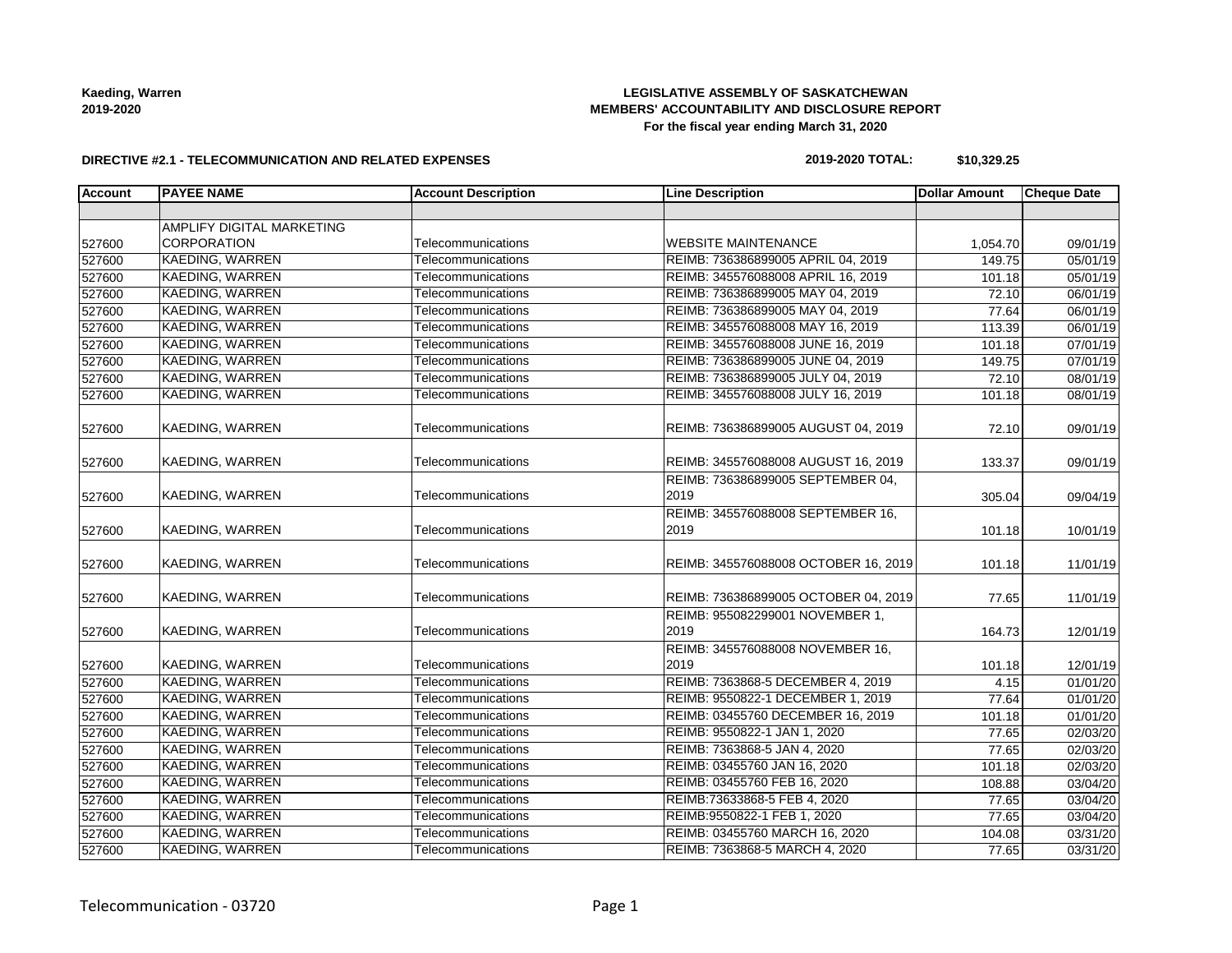| <b>Account</b> | <b>PAYEE NAME</b>      | <b>Account Description</b>    | <b>Line Description</b>         | <b>Dollar Amount</b> | <b>Cheque Date</b> |
|----------------|------------------------|-------------------------------|---------------------------------|----------------------|--------------------|
| 527600         | <b>KAEDING, WARREN</b> | Telecommunications            | REIMB: 9550822-1 MARCH 1, 2020  | 77.65                | 03/31/20           |
| 527600         | <b>SASKTEL</b>         | Telecommunications            | 934746999004 APRIL 13, 2019     | 293.30               | 05/01/19           |
| 527600         | <b>SASKTEL</b>         | Telecommunications            | 934747299004 APRIL 10, 2019     | 157.20               | 05/01/19           |
| 527600         | <b>SASKTEL</b>         | Telecommunications            | 327965088000 APRIL 16, 2019     | 50.38                | 05/01/19           |
| 527600         | <b>SASKTEL</b>         | Telecommunications            | 934746999004 MAY 13, 2019       | 293.30               | 06/01/19           |
| 527600         | <b>SASKTEL</b>         | Telecommunications            | 934747299004 MAY 10, 2019       | 157.20               | 06/01/19           |
| 527600         | <b>SASKTEL</b>         | Telecommunications            | 327965088000 MAY 16, 2019       | 48.91                | 06/01/19           |
| 527600         | <b>SASKTEL</b>         | Telecommunications            | 934747299004 JUNE 10, 2019      | 157.20               | 07/01/19           |
| 527600         | <b>SASKTEL</b>         | Telecommunications            | 934746999004 JUNE 13, 2019      | 185.78               | 07/01/19           |
| 527600         | <b>SASKTEL</b>         | Telecommunications            | 327965088000 JUNE 16, 2019      | 48.91                | 07/01/19           |
| 527600         | <b>SASKTEL</b>         | Telecommunications            | 934747299004 JULY 10, 2019      | 94.67                | 07/10/19           |
| 527600         | <b>SASKTEL</b>         | Telecommunications            | 934746999004 JULY 13, 2019      | 206.51               | 08/01/19           |
| 527600         | <b>SASKTEL</b>         | Telecommunications            | 327965088000 JULY 16, 2019      | 48.91                | 08/01/19           |
| 527600         | <b>SASKTEL</b>         | Telecommunications            | 934747299004 AUGUST 10, 2019    | 115.70               | 08/10/19           |
| 527600         | <b>SASKTEL</b>         | Telecommunications            | 934746999004 AUGUST 13, 2019    | 232.21               | 08/13/19           |
| 527600         | <b>SASKTEL</b>         | Telecommunications            | 327965088000 AUGUST 16, 2019    | 48.91                | 09/01/19           |
| 527600         | <b>SASKTEL</b>         | Telecommunications            | 934747299004 SEPTEMBER 10, 2019 | 115.70               | 09/10/19           |
| 527600         | <b>SASKTEL</b>         | Telecommunications            | 934746999004 SEPTEMBER 13, 2019 | 226.01               | 09/13/19           |
| 527600         | <b>SASKTEL</b>         | Telecommunications            | 327965088000 SEPTEMBER 16, 2019 | 48.91                | 10/01/19           |
| 527600         | <b>SASKTEL</b>         | Telecommunications            | 934746999004 OCTOBER 13, 2019   | 226.01               | 11/01/19           |
| 527600         | <b>SASKTEL</b>         | Telecommunications            | 327965088000 OCTOBER 16, 2019   | 50.38                | 11/01/19           |
| 527600         | <b>SASKTEL</b>         | Telecommunications            | 934747299004 OCTOBER 10, 2019   | 115.70               | 11/01/19           |
| 527600         | <b>SASKTEL</b>         | Telecommunications            | 934747299004 NOVEMBER 10, 2019  | 115.70               | 11/10/19           |
| 527600         | <b>SASKTEL</b>         | Telecommunications            | 934746999004 NOVEMBER 13, 2019  | 226.01               | 11/13/19           |
| 527600         | <b>SASKTEL</b>         | Telecommunications            | 327965088000 NOVEMBER 16, 2019  | 50.38                | 12/01/19           |
| 527600         | <b>SASKTEL</b>         | Telecommunications            | 327965088000 DECEMBER 16, 2019  | 48.91                | 01/01/20           |
| 527600         | <b>SASKTEL</b>         | Telecommunications            | 934747299004 DECEMBER 10, 2019  | 115.70               | 01/01/20           |
| 527600         | <b>SASKTEL</b>         | Telecommunications            | 934746999004 DECEMBER 13, 2019  | 226.01               | 01/01/20           |
| 527600         | <b>SASKTEL</b>         | Telecommunications            | 934747299004 JAN 10, 2020       | 115.70               | 01/10/20           |
| 527600         | <b>SASKTEL</b>         | Telecommunications            | 9347469-4 JAN 13, 2020          | 232.79               | 01/13/20           |
| 527600         | <b>SASKTEL</b>         | Telecommunications            | 327965088000 JANUARY 16, 2020   | 48.91                | 02/01/20           |
| 527600         | <b>SASKTEL</b>         | Telecommunications            | 934747299004 FEBRUARY 10, 2020  | 115.70               | 02/10/20           |
| 527600         | <b>SASKTEL</b>         | Telecommunications            | 934746999004 FEBRUARY 13, 2020  | 226.01               | 02/13/20           |
| 527600         | <b>SASKTEL</b>         | Telecommunications            | 327965088000 FEBRUARY 16, 2020  | 48.91                | 03/01/20           |
| 527600         | <b>SASKTEL</b>         | Telecommunications            | 934747299004 MAR 10, 2020       | 115.70               | 03/10/20           |
| 527600         | <b>SASKTEL</b>         | Telecommunications            | 934746999004 MAR 13, 2020       | 226.01               | 03/13/20           |
|                |                        |                               | RTV-WARREN KAEDING-PERSONAL     |                      |                    |
| 527600         | <b>SASKTEL</b>         | Telecommunications            | CELL                            | $-210.00$            | 03/16/20           |
| 530600         | <b>SASKTEL</b>         | Placement -Tender Ads         | 934747299004 APRIL 10, 2019     | 140.30               | 05/01/19           |
| 530600         | <b>SASKTEL</b>         | Placement - Tender Ads        | 934747299004 MAY 10, 2019       | 140.30               | 06/01/19           |
| 530600         | <b>SASKTEL</b>         | Placement - Tender Ads        | 934747299004 JUNE 10, 2019      | 140.30               | 07/01/19           |
| 530600         | <b>SASKTEL</b>         | <b>Placement - Tender Ads</b> | 934747299004 JULY 10, 2019      | 140.30               | 07/10/19           |
| 530600         | <b>SASKTEL</b>         | <b>Placement - Tender Ads</b> | 934747299004 AUGUST 10, 2019    | 140.30               | 08/10/19           |
| 530600         | <b>SASKTEL</b>         | <b>Placement - Tender Ads</b> | 934747299004 SEPTEMBER 10, 2019 | 140.30               | 09/10/19           |
| 530600         | <b>SASKTEL</b>         | <b>Placement - Tender Ads</b> | 934747299004 OCTOBER 10, 2019   | 140.30               | 11/01/19           |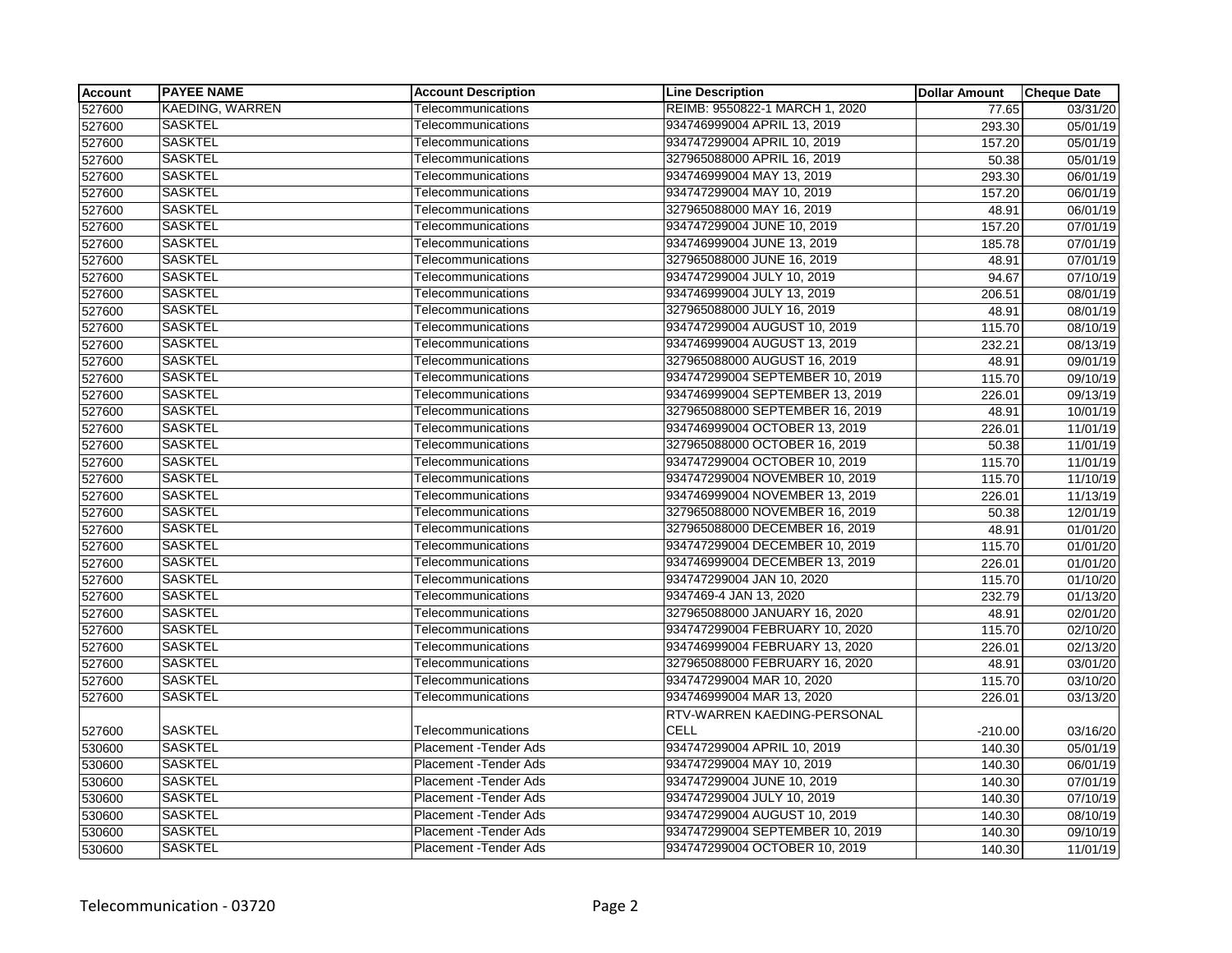| <b>Account</b> | <b>IPAYEE NAME</b> | <b>IAccount Description</b> | <b>ILine Description</b>       | <b>IDollar Amount</b> | <b>ICheque Date</b> |
|----------------|--------------------|-----------------------------|--------------------------------|-----------------------|---------------------|
| 530600         | <b>ISASKTEL</b>    | IPlacement -Tender Ads      | 934747299004 NOVEMBER 10, 2019 | 140.30                | 11/10/19            |
| 530600         | <b>ISASKTEL</b>    | IPlacement -Tender Ads      | 934747299004 DECEMBER 10, 2019 | 140.30                | 01/01/20            |
| 530600         | <b>ISASKTEL</b>    | IPlacement -Tender Ads      | 934747299004 JAN 10, 2020      | 140.30                | 01/10/20            |
| 530600         | <b>SASKTEL</b>     | IPlacement -Tender Ads      | 934747299004 FEBRUARY 10, 2020 | 140.30                | 02/10/20            |
| 530600         | <b>ISASKTEL</b>    | IPlacement -Tender Ads      | 934747299004 MAR 10, 2020      | 149.30                | 03/10/20            |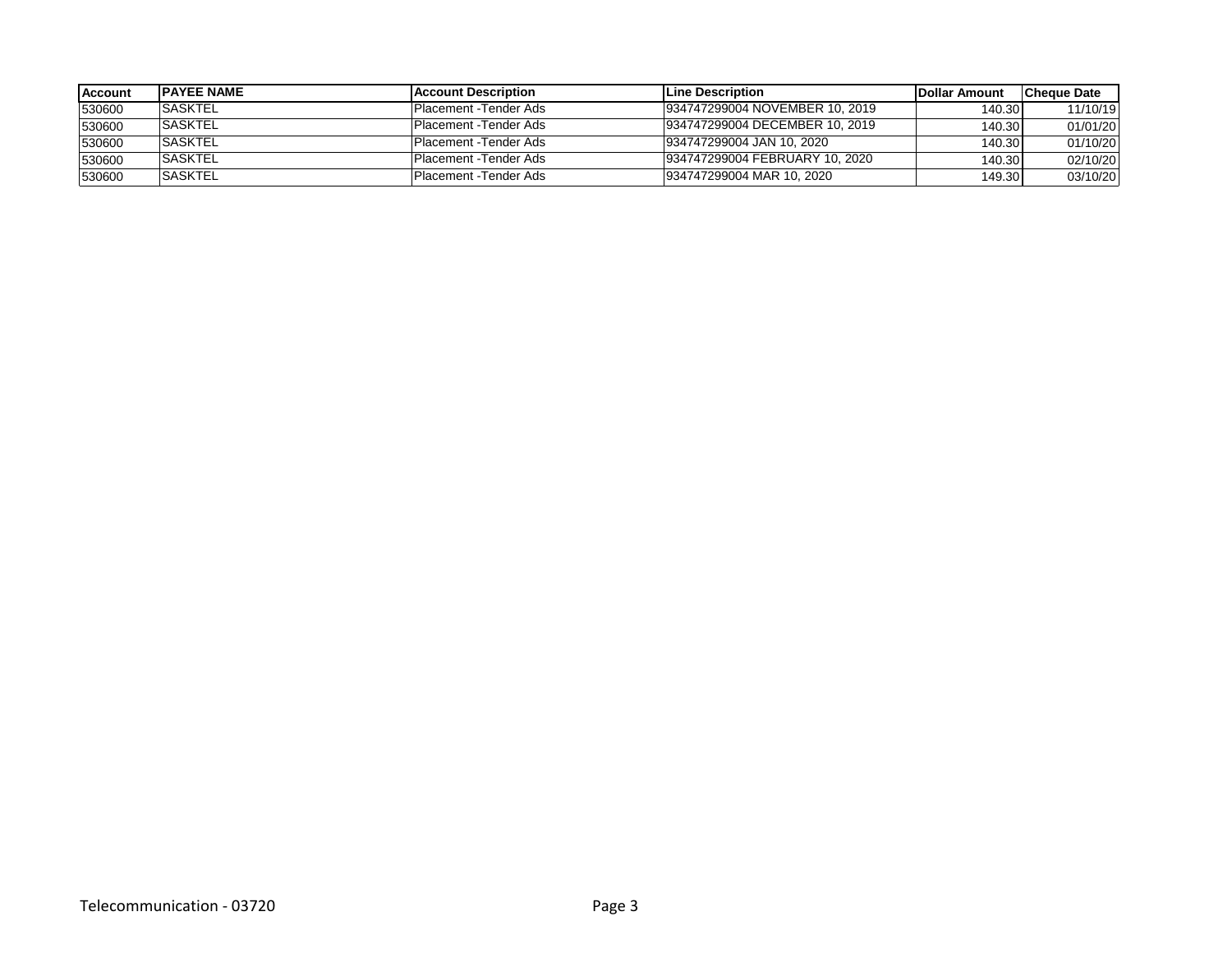# **LEGISLATIVE ASSEMBLY OF SASKATCHEWAN MEMBERS' ACCOUNTABILITY AND DISCLOSURE REPORT For the fiscal year ending March 31, 2020**

### **DIRECTIVE #3.1 - MLA TRAVEL AND LIVING EXPENSES**

### **2019-2020 TOTAL: \$25,230.26**

| <b>Account</b> | <b>PAYEE NAME</b>      | <b>Account Description</b>  | <b>Line Description</b>          | <b>Dollar Amount</b> | <b>Cheque Date</b> |
|----------------|------------------------|-----------------------------|----------------------------------|----------------------|--------------------|
|                |                        |                             |                                  |                      |                    |
|                |                        |                             | JAN-MAR/19 MLA REGINA            |                      |                    |
| 541900         | KAEDING, WARREN        | <b>Elected Rep - Travel</b> | <b>ACCOMMODATIONS</b>            | 40.83                | 05/08/19           |
| 541900         | <b>KAEDING, WARREN</b> | <b>Elected Rep - Travel</b> | MLA TRAVEL APRIL 22-24, 2019     | 560.78               | 05/08/19           |
|                |                        |                             | APR/19 MLA REGINA                |                      |                    |
| 541900         | KAEDING, WARREN        | Elected Rep - Travel        | <b>ACCOMMODATIONS</b>            | 1,067.03             | 05/08/19           |
| 541900         | <b>KAEDING, WARREN</b> | <b>Elected Rep - Travel</b> | MLA TRAVEL APRIL 01-30, 2019     | 1,701.33             | 05/08/19           |
|                |                        |                             | MAY/19 MLA REGINA                |                      |                    |
| 541900         | KAEDING, WARREN        | Elected Rep - Travel        | <b>ACCOMMODATIONS</b>            | 1,054.92             | 06/07/19           |
| 541900         | <b>KAEDING, WARREN</b> | <b>Elected Rep - Travel</b> | MLA TRAVEL MAY 01-17, 2019       | 1,542.18             | 06/07/19           |
| 541900         | <b>KAEDING, WARREN</b> | <b>Elected Rep - Travel</b> | MLA TRAVEL JUNE 02-27, 2019      | 797.08               | 07/09/19           |
|                |                        |                             | JUN/19 MLA REGINA                |                      |                    |
| 541900         | KAEDING, WARREN        | <b>Elected Rep - Travel</b> | <b>ACCOMMODATIONS</b>            | 1,248.73             | 07/09/19           |
| 541900         | <b>KAEDING, WARREN</b> | <b>Elected Rep - Travel</b> | MLA TRAVEL JUNE 05-18, 2019      | 270.08               | 08/08/19           |
|                |                        |                             |                                  |                      |                    |
| 541900         | KAEDING, WARREN        | Elected Rep - Travel        | JUL/19 MLA REGINA ACCOMMODATIONS | 1,252.02             | 08/08/19           |
|                |                        |                             | AUG/19 MLA REGINA                |                      |                    |
| 541900         | <b>KAEDING, WARREN</b> | <b>Elected Rep - Travel</b> | <b>ACCOMMODATIONS</b>            | 1,123.64             | 09/10/19           |
| 541900         | <b>KAEDING, WARREN</b> | <b>Elected Rep - Travel</b> | MLA TRAVEL AUGUST 16 - 31, 2019  | 435.85               | 09/19/19           |
|                |                        |                             | SEP/19 MLA REGINA                |                      |                    |
| 541900         | KAEDING, WARREN        | Elected Rep - Travel        | <b>ACCOMMODATIONS</b>            | 1,115.00             | 10/04/19           |
| 541900         | KAEDING, WARREN        | <b>Elected Rep - Travel</b> | MLA TRAVEL SEPTEMBER 09-27, 2019 | 728.65               | 10/04/19           |
|                |                        |                             | OCT/19 MLA REGINA                |                      |                    |
| 541900         | <b>KAEDING, WARREN</b> | Elected Rep - Travel        | <b>ACCOMMODATIONS</b>            | 1,181.67             | 11/07/19           |
| 541900         | <b>KAEDING, WARREN</b> | <b>Elected Rep - Travel</b> | MLA TRAVEL OCTOBER 1 - 31, 2019  | 349.70               | 12/04/19           |
|                |                        |                             | NOVEMBER 2019 MLA REGINA         |                      |                    |
| 541900         | <b>KAEDING, WARREN</b> | <b>Elected Rep - Travel</b> | <b>ACCOMMODATIONS</b>            | 1,115.00             | 12/04/19           |
| 541900         | <b>KAEDING, WARREN</b> | <b>Elected Rep - Travel</b> | MLA TRAVEL NOVEMBER 4 - 22, 2019 | 1,614.85             | 12/06/19           |
| 541900         | <b>KAEDING, WARREN</b> | <b>Elected Rep - Travel</b> | MLA TRAVEL OCTOBER 25 - 29, 2019 | 565.85               | 12/06/19           |
| 541900         | <b>KAEDING, WARREN</b> | <b>Elected Rep - Travel</b> | MLA TRAVEL DECEMBER 2 - 12, 2019 | 725.55               | 01/02/20           |
|                |                        |                             | DECEMBER 2019 MLA REGINA         |                      |                    |
| 541900         | KAEDING, WARREN        | Elected Rep - Travel        | <b>ACCOMMODATIONS</b>            | 1,167.92             | 01/02/20           |
| 541900         | <b>KAEDING, WARREN</b> | <b>Elected Rep - Travel</b> | MLA TRAVEL AUG 7-8,2019          | 311.82               | 01/27/20           |
|                |                        |                             | JAN 2020 MLA REGINA              |                      |                    |
| 541900         | KAEDING, WARREN        | Elected Rep - Travel        | <b>ACCOMMODATIONS</b>            | 1,176.08             | 02/03/20           |
| 541900         | <b>KAEDING, WARREN</b> | <b>Elected Rep - Travel</b> | MLA TRAVEL JAN 1-31, 2020        | 380.55               | 02/03/20           |
|                |                        |                             | FEB 2020 MLA REGINA              |                      |                    |
| 541900         | KAEDING, WARREN        | Elected Rep - Travel        | <b>ACCOMMODATIONS</b>            | 1,115.00             | 03/02/20           |
| 541900         | <b>KAEDING, WARREN</b> | <b>Elected Rep - Travel</b> | MLA TRAVEL OCT 23-20, 2019       | 626.05               | 03/31/20           |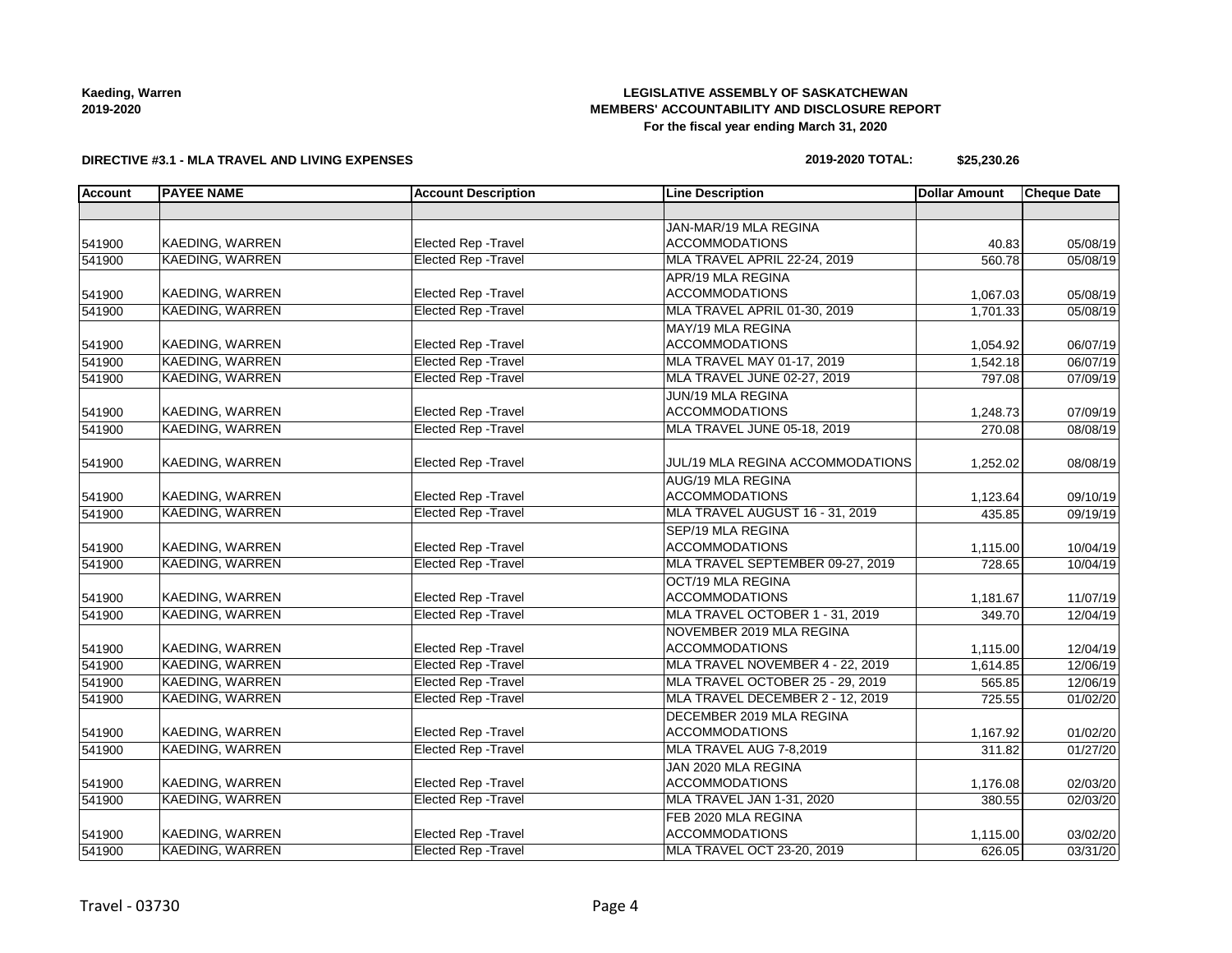| <b>IAccount</b> | <b>IPAYEE NAME</b> | <b>IAccount Description</b> | <b>ILine Description</b>     | <b>IDollar Amount</b> | <b>ICheque Date</b> |
|-----------------|--------------------|-----------------------------|------------------------------|-----------------------|---------------------|
| 541900          | IKAEDING. WARREN   | Elected Rep - Travel        | IMLA TRAVEL MARCH 2-17, 2020 | 847.10                | 03/31/20            |
|                 |                    |                             | IMARCH 2020 MLA REGINA       |                       |                     |
| 541900          | IKAEDING. WARREN   | Elected Rep - Travel        | <b>ACCOMMODATIONS</b>        | .115.00               | 03/31/20            |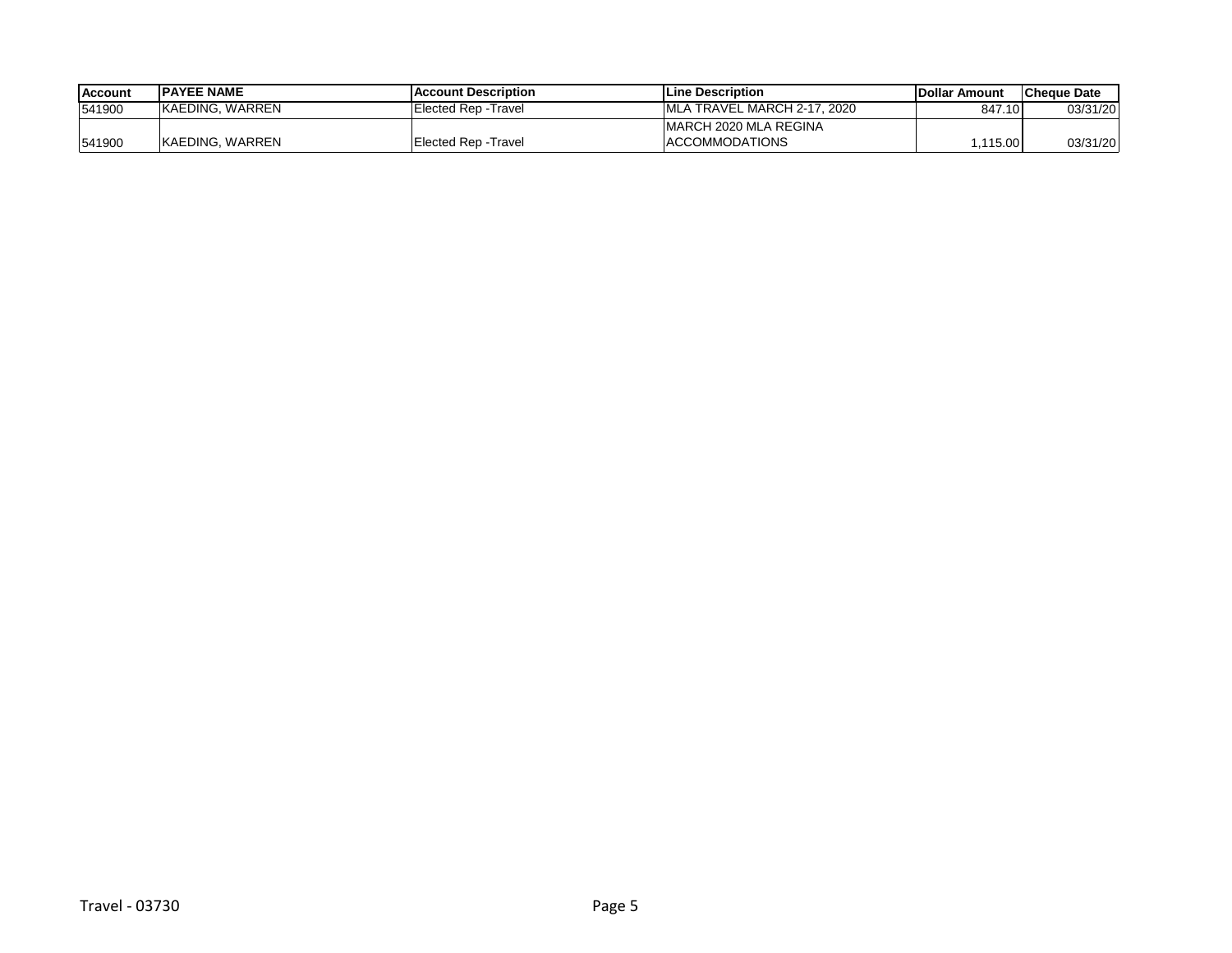# **LEGISLATIVE ASSEMBLY OF SASKATCHEWAN MEMBERS' ACCOUNTABILITY AND DISCLOSURE REPORT For the fiscal year ending March 31, 2020**

**DIRECTIVE #4.1 - CONSTITUENCY SERVICE EXPENSES**

### **2019-2020 TOTAL: \$43,697.09**

| <b>Account</b> | <b>PAYEE NAME</b> | <b>Account Description</b>                                                | <b>Line Description</b>       | <b>Dollar Amount</b> | <b>Cheque Date</b> |
|----------------|-------------------|---------------------------------------------------------------------------|-------------------------------|----------------------|--------------------|
|                |                   |                                                                           |                               |                      |                    |
| 522000         | BOREEN, KIM D.    | Rent of Ground, Buildings and Other Space   APRIL 2019 MLA OFFICE RENT    |                               | 500.00               | 04/01/19           |
| 522000         | BOREEN, KIM D.    | Rent of Ground, Buildings and Other Space   MAY 2019 MLA OFFICE RENT      |                               | 500.00               | 05/01/19           |
| 522000         | BOREEN, KIM D.    | Rent of Ground, Buildings and Other Space JUNE 2019 MLA OFFICE RENT       |                               | 500.00               | 06/01/19           |
| 522000         | BOREEN, KIM D.    | Rent of Ground, Buildings and Other Space JULY 2019 MLA OFFICE RENT       |                               | 500.00               | 07/09/19           |
| 522000         | BOREEN, KIM D.    | Rent of Ground, Buildings and Other Space   AUGUST 2019 MLA OFFICE RENT   |                               | 500.00               | 07/18/19           |
| 522000         | BOREEN, KIM D.    | Rent of Ground, Buildings and Other Space SEPTEMBER 2019 MLA OFFICE RENT  |                               | 500.00               | 08/02/19           |
| 522000         | BOREEN, KIM D.    | Rent of Ground, Buildings and Other Space   OCTOBER 2019 MLA OFFICE RENT  |                               | 500.00               | 09/06/19           |
| 522000         | BOREEN, KIM D.    | Rent of Ground, Buildings and Other Space                                 | NOVEMBER 2019 MLA OFFICE RENT | 500.00               | 10/01/19           |
| 522000         | BOREEN, KIM D.    | Rent of Ground, Buildings and Other Space                                 | DECEMBER 2019 MLA OFFICE RENT | 500.00               | 11/05/19           |
| 522000         | BOREEN, KIM D.    | Rent of Ground, Buildings and Other Space                                 | JANUARY 2020 MLA OFFICE RENT  | 500.00               | 12/10/19           |
| 522000         | BOREEN, KIM D.    | Rent of Ground, Buildings and Other Space   FEBURARY 2020 MLA OFFICE RENT |                               | 500.00               | 01/02/20           |
| 522000         | BOREEN, KIM D.    | Rent of Ground, Buildings and Other Space                                 | MARCH 2020 MLA OFFICE RENT    | 500.00               | 02/07/20           |
| 522000         | HUANG, SHENG QUAN | Rent of Ground, Buildings and Other Space   APRIL 2019 MLA OFFICE RENT    |                               | 1,000.00             | 04/01/19           |
| 522000         | HUANG, SHENG QUAN | Rent of Ground, Buildings and Other Space   MAY 2019 MLA OFFICE RENT      |                               | 1,000.00             | 05/01/19           |
| 522000         | HUANG, SHENG QUAN | Rent of Ground, Buildings and Other Space JUNE 2019 MLA OFFICE RENT       |                               | 1,000.00             | 06/01/19           |
| 522000         | HUANG, SHENG QUAN | Rent of Ground, Buildings and Other Space                                 | JULY 2019 MLA OFFICE RENT     | 1,000.00             | 07/01/19           |
| 522000         | HUANG, SHENG QUAN | Rent of Ground, Buildings and Other Space   AUGUST 2019 MLA OFFICE RENT   |                               | 1,000.00             | 07/15/19           |
| 522000         | HUANG, SHENG QUAN | Rent of Ground, Buildings and Other Space SEPTEMBER 2019 MLA OFFICE RENT  |                               | 1,000.00             | 08/02/19           |
| 522000         | HUANG, SHENG QUAN | Rent of Ground, Buildings and Other Space   OCTOBER 2019 MLA OFFICE RENT  |                               | 1,000.00             | 09/06/19           |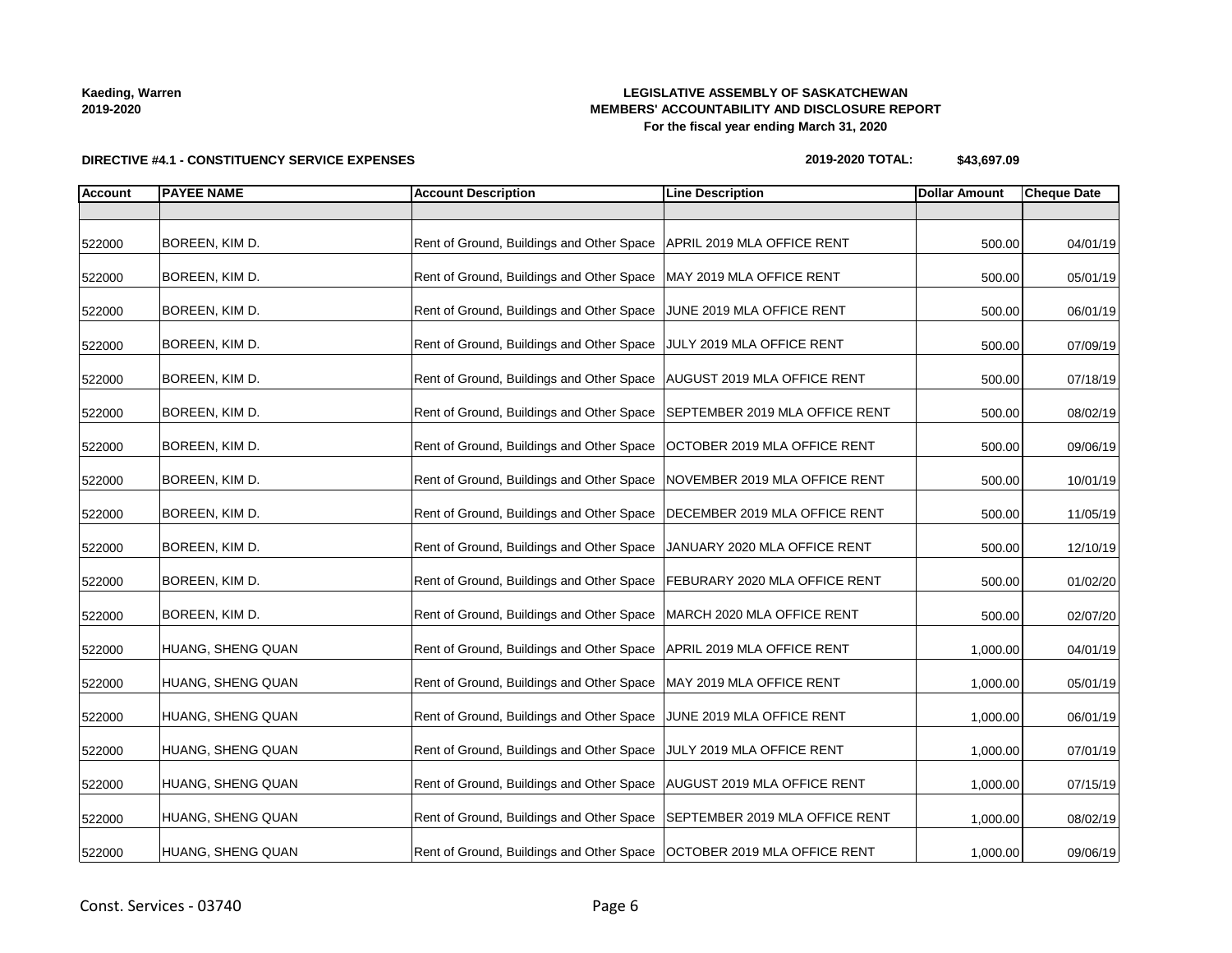| <b>Account</b> | <b>PAYEE NAME</b>                             | <b>Account Description</b>                                                | <b>Line Description</b>                                   | <b>Dollar Amount</b> | <b>Cheque Date</b>    |
|----------------|-----------------------------------------------|---------------------------------------------------------------------------|-----------------------------------------------------------|----------------------|-----------------------|
|                |                                               |                                                                           |                                                           |                      |                       |
| 522000         | HUANG, SHENG QUAN                             | Rent of Ground, Buildings and Other Space                                 | NOVEMBER 2019 MLA OFFICE RENT                             | 1,000.00             | 10/01/19              |
| 522000         | HUANG, SHENG QUAN                             | Rent of Ground, Buildings and Other Space                                 | DECEMBER 2019 MLA OFFICE RENT                             |                      | 11/05/19              |
|                |                                               |                                                                           |                                                           | 1,000.00             |                       |
| 522000         | HUANG, SHENG QUAN                             | Rent of Ground, Buildings and Other Space                                 | JANUARY 2020 MLA OFFICE RENT                              | 1,000.00             | 12/03/19              |
|                |                                               |                                                                           |                                                           |                      |                       |
| 522000         | HUANG, SHENG QUAN                             | Rent of Ground, Buildings and Other Space   FEBURARY 2020 MLA OFFICE RENT |                                                           | 1,000.00             | 01/02/20              |
|                |                                               |                                                                           |                                                           |                      |                       |
| 522000         | HUANG, SHENG QUAN<br><b>MELVILLE AGENCIES</b> | Rent of Ground, Buildings and Other Space<br><b>Insurance Premiums</b>    | MARCH 2020 MLA OFFICE RENT<br>OFFICE INSURANCE C701271824 | 1,000.00             | 02/07/20              |
| 522500         |                                               |                                                                           |                                                           | 742.00               | 06/01/19              |
| 522700         | CHURCHBRIDGE, TOWN OF                         | Utilities - Electricity and Nat Gas                                       | 01310000 APRIL 01, 2019                                   | 262.01               | 05/01/19              |
| 522700         | CHURCHBRIDGE, TOWN OF                         | Utilities - Electricity and Nat Gas                                       | 01310000 JULY 01, 2019                                    | 262.01               | 08/01/19              |
| 522700         | <b>CHURCHBRIDGE, TOWN OF</b>                  | Utilities - Electricity and Nat Gas                                       | 01310000 OCTOBER 16, 2019                                 | 262.01               | 10/16/19              |
| 522700         | CHURCHBRIDGE, TOWN OF                         | Utilities - Electricity and Nat Gas                                       | 01310000 JAN 1-MAR 31, 2020                               | 262.01               | 02/01/20              |
| 522700         | SASKENERGY INCORPORATED                       | Utilities - Electricity and Nat Gas                                       | 76181785783 APRIL 05, 2019                                | 66.20                | 05/01/19              |
| 522700         | SASKENERGY INCORPORATED                       | Utilities - Electricity and Nat Gas                                       | 76181785783 MAY 07, 2019                                  | 62.26                | 06/01/19              |
| 522700         | SASKENERGY INCORPORATED                       | Utilities - Electricity and Nat Gas                                       | 76181785783 JUNE 07, 2019                                 | 50.98                | $\overline{07/01/19}$ |
| 522700         | SASKENERGY INCORPORATED                       | Utilities - Electricity and Nat Gas                                       | 76181785783 JULY 08, 2019                                 | 42.07                | $\overline{07/08/19}$ |
| 522700         | SASKENERGY INCORPORATED                       | Utilities - Electricity and Nat Gas                                       | 76181785783 AUGUST 08, 2019                               | 40.43                | 08/08/19              |
| 522700         | SASKENERGY INCORPORATED                       | Utilities - Electricity and Nat Gas                                       | 76181785783 SEPTEMBER 09, 2019                            | 41.05                | 09/09/19              |
| 522700         | SASKENERGY INCORPORATED                       | Utilities - Electricity and Nat Gas                                       | 76181785783 OCTOBER 7, 2019                               | 44.15                | 10/07/19              |
| 522700         | SASKENERGY INCORPORATED                       | Utilities - Electricity and Nat Gas                                       | 76181785783 NOVEMBER 7, 2019                              | 64.03                | 11/07/19              |
| 522700         | SASKENERGY INCORPORATED                       | Utilities - Electricity and Nat Gas                                       | 76181785783 DECEMBER 6, 2019                              | 72.74                | 01/01/20              |
| 522700         | SASKENERGY INCORPORATED                       | Utilities - Electricity and Nat Gas                                       | 76181785783 JAN 8, 2020                                   | 83.52                | 01/08/20              |
| 522700         | SASKENERGY INCORPORATED                       | Utilities - Electricity and Nat Gas                                       | 76181785783 FEB 7, 2020                                   | 85.79                | 03/01/20              |
| 522700         | SASKENERGY INCORPORATED                       | Utilities - Electricity and Nat Gas                                       | 76181785783 MAR 6, 2020                                   | 77.57                | 03/06/20              |
| 522700         | SASKPOWER CORPORATION                         | Utilities - Electricity and Nat Gas                                       | 500000862150 APRIL 10, 2019                               | 178.20               | 05/01/19              |
| 522700         | SASKPOWER CORPORATION                         | Utilities - Electricity and Nat Gas                                       | 510004429955 APRIL 05, 2019                               | 54.66                | 05/01/19              |
| 522700         | SASKPOWER CORPORATION                         | Utilities - Electricity and Nat Gas                                       | 500000862150 MAY 10, 2019                                 | 48.74                | 06/01/19              |
| 522700         | SASKPOWER CORPORATION                         | Utilities - Electricity and Nat Gas                                       | 500000862150 JUNE 12, 2019                                | 467.01               | 07/01/19              |
| 522700         | SASKPOWER CORPORATION                         | Utilities - Electricity and Nat Gas                                       | 510004429955 JULY 08, 2019                                | 22.18                | 07/08/19              |
| 522700         | SASKPOWER CORPORATION                         | Utilities - Electricity and Nat Gas                                       | 500000862150 JULY 11, 2019                                | 373.94               | 07/11/19              |
| 522700         | SASKPOWER CORPORATION                         | Utilities - Electricity and Nat Gas                                       | 510004429955 AUGUST 08, 2019                              | 51.75                | 08/08/19              |
| 522700         | SASKPOWER CORPORATION                         | Utilities - Electricity and Nat Gas                                       | 500000862150 AUGUST 13, 2019                              | 456.26               | 08/13/19              |
|                | SASKPOWER CORPORATION                         | Utilities - Electricity and Nat Gas                                       | 510004429955 SEPTEMBER 09, 2019                           |                      | 09/09/19              |
| 522700         | SASKPOWER CORPORATION                         | Utilities - Electricity and Nat Gas                                       | 500000862150 SEPTEMBER 12, 2019                           | 54.08                |                       |
| 522700         |                                               |                                                                           |                                                           | 280.70               | 09/12/19              |
| 522700         | SASKPOWER CORPORATION                         | Utilities - Electricity and Nat Gas                                       | 510004429955 OCTOBER 7, 2019                              | 48.95                | 10/07/19              |
| 522700         | SASKPOWER CORPORATION                         | Utilities - Electricity and Nat Gas                                       | 500000862150 OCTOBER 10, 2019                             | 237.58               | 11/01/19              |
| 522700         | SASKPOWER CORPORATION                         | Utilities - Electricity and Nat Gas                                       | 510004429955 NOVEMBER 7, 2019                             | 196.50               | 11/07/19              |
| 522700         | SASKPOWER CORPORATION                         | Utilities - Electricity and Nat Gas                                       | 500000862150 NOVEMBER 13, 2019                            | 188.60               | 11/13/19              |
| 522700         | SASKPOWER CORPORATION                         | Utilities - Electricity and Nat Gas                                       | 500000862150 DECEMBER 11, 2019                            | 138.82               | 01/01/20              |
| 522700         | SASKPOWER CORPORATION                         | Utilities - Electricity and Nat Gas                                       | 510004429955 DECEMBER 6, 2019                             | 56.40                | 01/01/20              |
| 522700         | SASKPOWER CORPORATION                         | Utilities - Electricity and Nat Gas                                       | 510004429955 JAN 8, 2020                                  | 57.92                | 01/08/20              |
| 522700         | SASKPOWER CORPORATION                         | Utilities - Electricity and Nat Gas                                       | 500000862150 JAN 13, 2020                                 | 133.64               | 01/13/20              |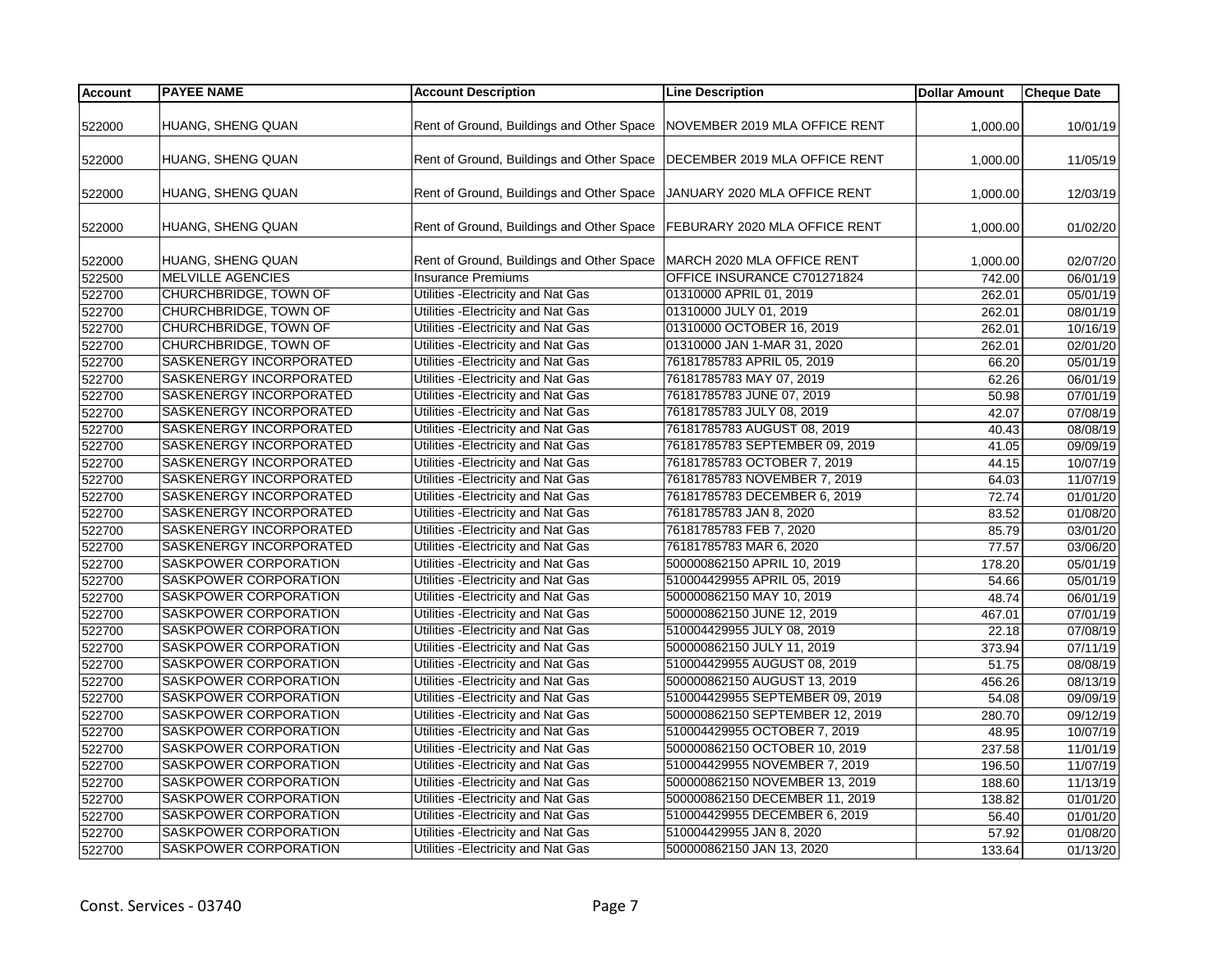| <b>Account</b> | <b>PAYEE NAME</b>                                             | <b>Account Description</b>           | <b>Line Description</b>               | <b>Dollar Amount</b> | <b>Cheque Date</b> |
|----------------|---------------------------------------------------------------|--------------------------------------|---------------------------------------|----------------------|--------------------|
| 522700         | <b>SASKPOWER CORPORATION</b>                                  | Utilities - Electricity and Nat Gas  | 500000862150 FEB 11, 2020             | 153.26               | 03/01/20           |
| 522700         | SASKPOWER CORPORATION                                         | Utilities - Electricity and Nat Gas  | 500000862150 MAR 11, 2020             | 166.05               | 03/11/20           |
| 524600         | <b>R-COM FIRE/RESCUE</b>                                      | Maintenance Contracts                | <b>EXTINGUISHER INSPECTION NO GST</b> | 18.02                | 09/19/19           |
|                | MINISTER OF FINANCE-MINISTRY OF                               |                                      |                                       |                      |                    |
| 525000         | <b>CENTRAL SERVICES</b>                                       | Postal, Courier, Freight and Related | MAIL SERVICES APR/19                  | 49.87                | 06/03/19           |
| 525000         | MINISTER OF FINANCE-MINISTRY OF<br><b>CENTRAL SERVICES</b>    | Postal, Courier, Freight and Related | <b>MAIL SERVICES MAY/19</b>           | 49.87                | 07/01/19           |
| 525000         | MINISTER OF FINANCE-MINISTRY OF<br><b>CENTRAL SERVICES</b>    | Postal, Courier, Freight and Related | MAIL SERVICES JUN/19                  | 49.87                | 07/15/19           |
| 525000         | MINISTER OF FINANCE-MINISTRY OF<br><b>CENTRAL SERVICES</b>    | Postal, Courier, Freight and Related | MAIL SERVICES JUL/19                  | 50.05                | 08/19/19           |
| 525000         | MINISTER OF FINANCE-MINISTRY OF<br><b>CENTRAL SERVICES</b>    | Postal, Courier, Freight and Related | MAIL SERVICES AUG/19                  | 50.05                | 09/13/19           |
| 525000         | MINISTER OF FINANCE-MINISTRY OF<br><b>CENTRAL SERVICES</b>    | Postal, Courier, Freight and Related | MAIL SERVICES SEP/19                  | 50.08                | 11/01/19           |
| 525000         | MINISTER OF FINANCE-MINISTRY OF<br><b>CENTRAL SERVICES</b>    | Postal, Courier, Freight and Related | OCTOBER 2019 MAIL SERVICES            | 50.07                | 11/19/19           |
| 525000         | MINISTER OF FINANCE-MINISTRY OF<br><b>CENTRAL SERVICES</b>    | Postal, Courier, Freight and Related | MAIL SERVICES NOV/19                  | 50.05                | 01/01/20           |
|                | MINISTER OF FINANCE-MINISTRY OF                               |                                      |                                       |                      |                    |
| 525000         | <b>CENTRAL SERVICES</b>                                       | Postal, Courier, Freight and Related | MAIL SERVICES DEC 2019                | 50.02                | 02/01/20           |
|                | MINISTER OF FINANCE-MINISTRY OF                               |                                      |                                       |                      |                    |
| 525000         | <b>CENTRAL SERVICES</b>                                       | Postal, Courier, Freight and Related | MAIL SERVICES JAN 2020                | 50.02                | 03/01/20           |
| 525000         | MCINTYRE, RICHARD L.                                          | Postal, Courier, Freight and Related | <b>POSTAGE</b>                        | 792.87               | 06/14/19           |
| 525000         | MCINTYRE, RICHARD L.                                          | Postal, Courier, Freight and Related | <b>POSTAGE</b>                        | 94.50                | 01/01/20           |
| 525000         | <b>SASKATCHEWAN PARTY CAUCUS</b>                              | Postal, Courier, Freight and Related | <b>POSTAGE</b>                        | 44.64                | 09/01/19           |
| 528000         | <b>CARETEK COMPUTERS</b>                                      | <b>Support Services</b>              | <b>TECHNICAL SERVICES</b>             | 74.20                | 08/01/19           |
| 529000         | TIM'S BOBCAT SERVICE                                          | <b>General Contractual Services</b>  | <b>SNOW REMOVAL</b>                   | 80.00                | 01/01/20           |
| 529000         | TIM'S BOBCAT SERVICE                                          | <b>General Contractual Services</b>  | <b>SNOW REMOVAL</b>                   | 80.00                | 01/01/20           |
| 529000         | TIM'S BOBCAT SERVICE                                          | <b>General Contractual Services</b>  | <b>SNOW REMOVAL</b>                   | 320.00               | 02/01/20           |
| 529000         | TIM'S BOBCAT SERVICE                                          | <b>General Contractual Services</b>  | <b>SNOW REMOVAL</b>                   | 160.00               | 02/01/20           |
| 529000         | VAN CAESEELE, DWAYNE                                          | <b>General Contractual Services</b>  | <b>LAWN CARE</b>                      | 255.00               | 10/01/19           |
| 530300         | MARU GROUP CANADA INC.                                        | Primary Research/Focus group         | Ad Hoc Research                       | 632.98               | 05/01/19           |
| 530300         | MARU GROUP CANADA INC.                                        | Primary Research/Focus group         | Ad Hoc Research                       | 632.98               | 08/01/19           |
| 530300         | MARU GROUP CANADA INC.                                        | Primary Research/Focus group         | AD HOC RESEARCH                       | 661.11               | 11/01/19           |
| 530300         | MARU GROUP CANADA INC.                                        | Primary Research/Focus group         | Ad Hoc Research                       | 661.11               | 03/01/20           |
| 530500         | <b>BREDENBURY, TOWN OF</b>                                    | Media Placement                      | <b>ADVERTISING</b>                    | 250.00               | 12/01/19           |
| 530500         | <b>BROADCASTING STATION CJJC THE</b><br><b>ROCK 98FIVE FM</b> | Media Placement                      | <b>ADVERTISING</b>                    | 161.00               | 07/01/19           |
| 530500         | <b>BROADCASTING STATION CJJC THE</b><br><b>ROCK 98FIVE FM</b> | <b>Media Placement</b>               | <b>ADVERTISING</b>                    | 322.00               | 11/01/19           |
| 530500         | <b>BROADCASTING STATION CJJC THE</b><br>ROCK 98FIVE FM        | Media Placement                      | <b>ADVERTISING</b>                    | 285.00               | 01/01/20           |
| 530500         | <b>BROADCASTING STATION CJJC THE</b><br><b>ROCK 98FIVE FM</b> | <b>Media Placement</b>               | ADVERTISING                           | 133.00               | 02/01/20           |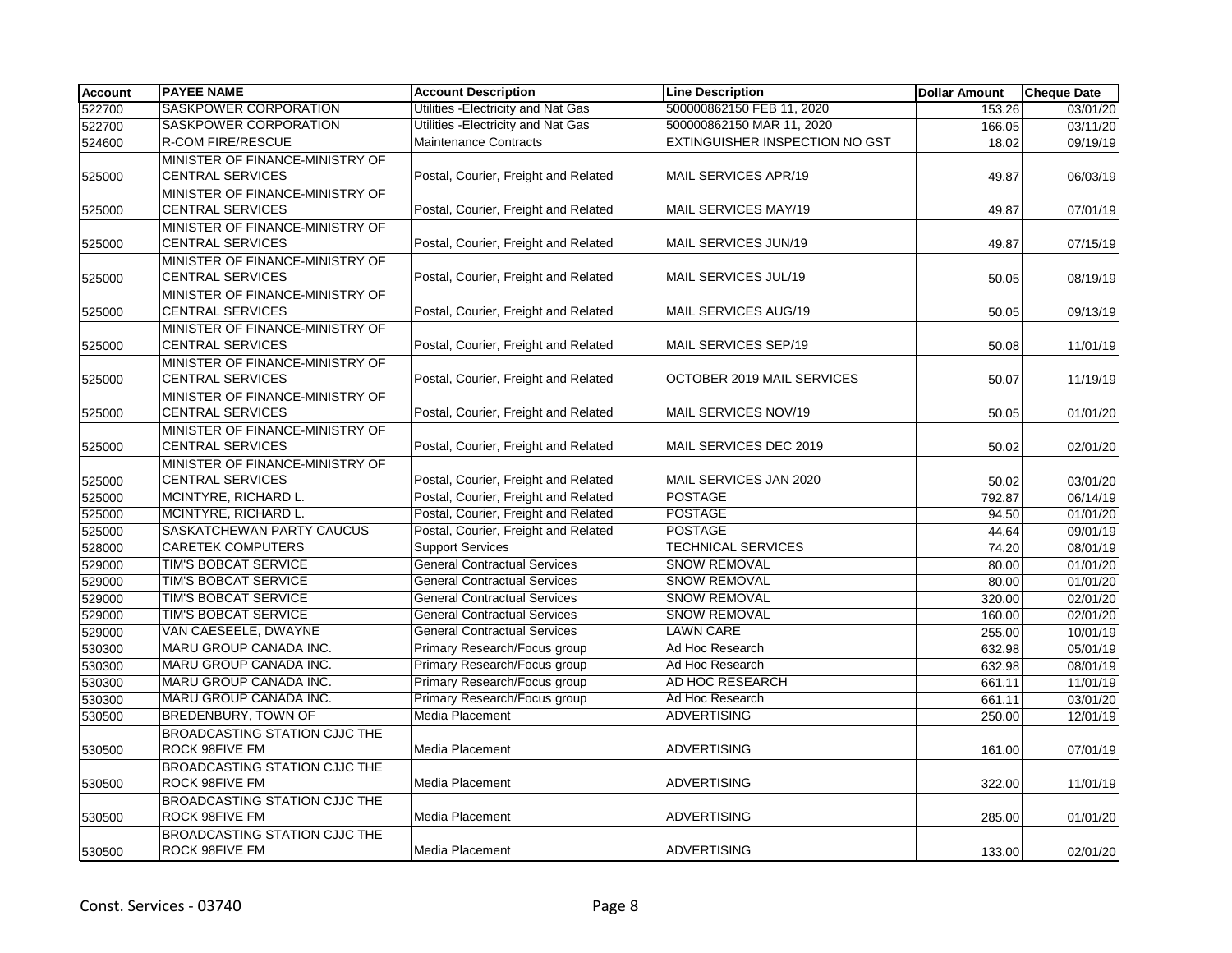| <b>Account</b> | <b>PAYEE NAME</b>                         | <b>Account Description</b> | <b>Line Description</b>        | <b>Dollar Amount</b> | <b>Cheque Date</b>    |
|----------------|-------------------------------------------|----------------------------|--------------------------------|----------------------|-----------------------|
| 530500         | <b>CARE PRINTING &amp; PUBLISHING INC</b> | Media Placement            | <b>ADVERTISING</b>             | 55.00                | 10/01/19              |
| 530500         | CHURCHBRIDGE CURLING CLUB                 | Media Placement            | <b>ADVERTISING</b>             | 100.00               | 11/01/19              |
| 530500         | CHURCHBRIDGE LIONS CLUB                   | Media Placement            | <b>ADVERTISING</b>             | 50.00                | 09/10/19              |
| 530500         | <b>FOUR-TOWN JOURNAL</b>                  | Media Placement            | <b>ADVERTISING</b>             | 163.17               | 05/01/19              |
| 530500         | FOUR-TOWN JOURNAL                         | Media Placement            | <b>ADVERTISING</b>             | 161.70               | 06/01/19              |
| 530500         | FOUR-TOWN JOURNAL                         | Media Placement            | <b>ADVERTISING</b>             | 185.22               | 07/01/19              |
| 530500         | FOUR-TOWN JOURNAL                         | Media Placement            | <b>ADVERTISING</b>             | 163.17               | 08/01/19              |
| 530500         | <b>FOUR-TOWN JOURNAL</b>                  | Media Placement            | <b>ADVERTISING</b>             | 173.46               | 11/01/19              |
| 530500         | FOUR-TOWN JOURNAL                         | Media Placement            | <b>ADVERTISING</b>             | 320.46               | 12/01/19              |
| 530500         | FOUR-TOWN JOURNAL                         | Media Placement            | <b>ADVERTISING</b>             | 132.72               | 01/01/20              |
| 530500         | FOUR-TOWN JOURNAL                         | Media Placement            | <b>ADVERTISING</b>             | 257.25               | 02/01/20              |
| 530500         | FOUR-TOWN JOURNAL                         | Media Placement            | <b>ADVERTISING</b>             | 320.46               | 03/02/20              |
| 530500         | <b>GRASSLANDS NEWS GROUP</b>              | Media Placement            | <b>ADVERTISING</b>             | 169.26               | 05/01/19              |
| 530500         | <b>GRASSLANDS NEWS GROUP</b>              | Media Placement            | <b>ADVERTISING</b>             | 169.26               | 06/01/19              |
| 530500         | <b>GRASSLANDS NEWS GROUP</b>              | Media Placement            | <b>ADVERTISING</b>             | 169.26               | 07/01/19              |
| 530500         | <b>GRASSLANDS NEWS GROUP</b>              | Media Placement            | <b>ADVERTISING</b>             | 149.00               | 07/01/19              |
| 530500         | <b>GRASSLANDS NEWS GROUP</b>              | Media Placement            | <b>ADVERTISING</b>             | 169.26               | 08/01/19              |
| 530500         | <b>GRASSLANDS NEWS GROUP</b>              | Media Placement            | <b>ADVERTISING</b>             | 300.00               | 10/01/19              |
| 530500         | <b>GRASSLANDS NEWS GROUP</b>              | Media Placement            | <b>ADVERTISING</b>             | 292.95               | 12/01/19              |
| 530500         | <b>GRASSLANDS NEWS GROUP</b>              | Media Placement            | <b>ADVERTISING</b>             | 169.26               | 01/01/20              |
| 530500         | <b>GRASSLANDS NEWS GROUP</b>              | Media Placement            | <b>ADVERTISING</b>             | 143.00               | 01/01/20              |
| 530500         | <b>GRASSLANDS NEWS GROUP</b>              | Media Placement            | <b>ADVERTISING</b>             | 169.26               | 01/23/20              |
| 530500         | <b>GRASSLANDS NEWS GROUP</b>              | Media Placement            | <b>ADVERTISING</b>             | 169.26               | 03/01/20              |
| 530500         | MELVILLE CURLING CLUB INC.                | Media Placement            | <b>ADVERTISING</b>             | 125.00               | 11/01/19              |
| 530500         | MELVILLE CURLING CLUB INC.                | Media Placement            | <b>ADVERTISING</b>             | 1,000.00             | $\overline{02/25/20}$ |
| 530500         | MELVILLE MILLIONAIRE BASEBALL             | Media Placement            | <b>ADVERTISING</b>             | 450.00               | 06/01/19              |
|                | MELVILLE MILLIONAIRES JR. A HOCKEY        |                            |                                |                      |                       |
| 530500         | <b>CLUB</b>                               | Media Placement            | <b>ADVERTISING</b>             | 1,100.00             | 07/06/19              |
| 530500         | MELVILLE MINOR FOOTBALL                   | Media Placement            | <b>ADVERTISING</b>             | 200.00               | 07/01/19              |
|                |                                           |                            |                                |                      |                       |
| 530500         | MELVILLE REGIONAL PARK AUTHORITY          | Media Placement            | <b>ADVERTISING</b>             | 200.00               | 08/05/19              |
| 530500         | PEARL CREEK MEDIA                         | <b>Media Placement</b>     | <b>ADVERTISING</b>             | 45.00                | 12/04/19              |
|                | ROYAL CANADIAN LEGION BRANCH NO.          |                            |                                |                      |                       |
| 530500         | 061                                       | Media Placement            | <b>ADVERTISING</b>             | 200.00               | 11/01/19              |
| 530500         | TWIN VALLEY RIDING CLUB                   | Media Placement            | <b>ADVERTISING</b>             | 100.00               | 08/15/19              |
| 530500         | <b>WORLD SPECTATOR</b>                    | Media Placement            | <b>ADVERTISING NO GST</b>      | 360.00               | 06/01/19              |
| 530500         | <b>WORLD SPECTATOR</b>                    | Media Placement            | <b>ADVERTISING</b>             | 415.00               | 10/01/19              |
| 530500         | <b>WORLD SPECTATOR</b>                    | Media Placement            | <b>ADVERTISING</b>             | 295.00               | 12/01/19              |
| 530500         | <b>WORLD SPECTATOR</b>                    | Media Placement            | <b>ADVERTISING</b>             | 510.00               | 12/01/19              |
| 530500         | <b>WORLD SPECTATOR</b>                    | <b>Media Placement</b>     | <b>ADVERTISING</b>             | 290.00               | 01/01/20              |
| 530800         | <b>CUSTOM PRINTERS LTD.</b>               | Publications               | <b>PUBLICATIONS</b>            | 1,574.10             | 06/03/19              |
| 530900         | <b>BAZAAR &amp; NOVELTY</b>               | <b>Promotional Items</b>   | PROMOTIONAL ITEMS              | 221.63               | 06/03/19              |
| 530900         | MCINTYRE, RICHARD L.                      | <b>Promotional Items</b>   | <b>FLAGS/WREATH</b>            | 63.16                | 11/20/19              |
| 542000         | MCINTYRE, RICHARD L.                      | Travel                     | CA TRAVEL APRIL 05-27, 2019    | 343.56               | 05/08/19              |
| 542000         | MCINTYRE, RICHARD L.                      | Travel                     | CA TRAVEL MAY 15-JUNE 10, 2019 | 340.81               | 06/14/19              |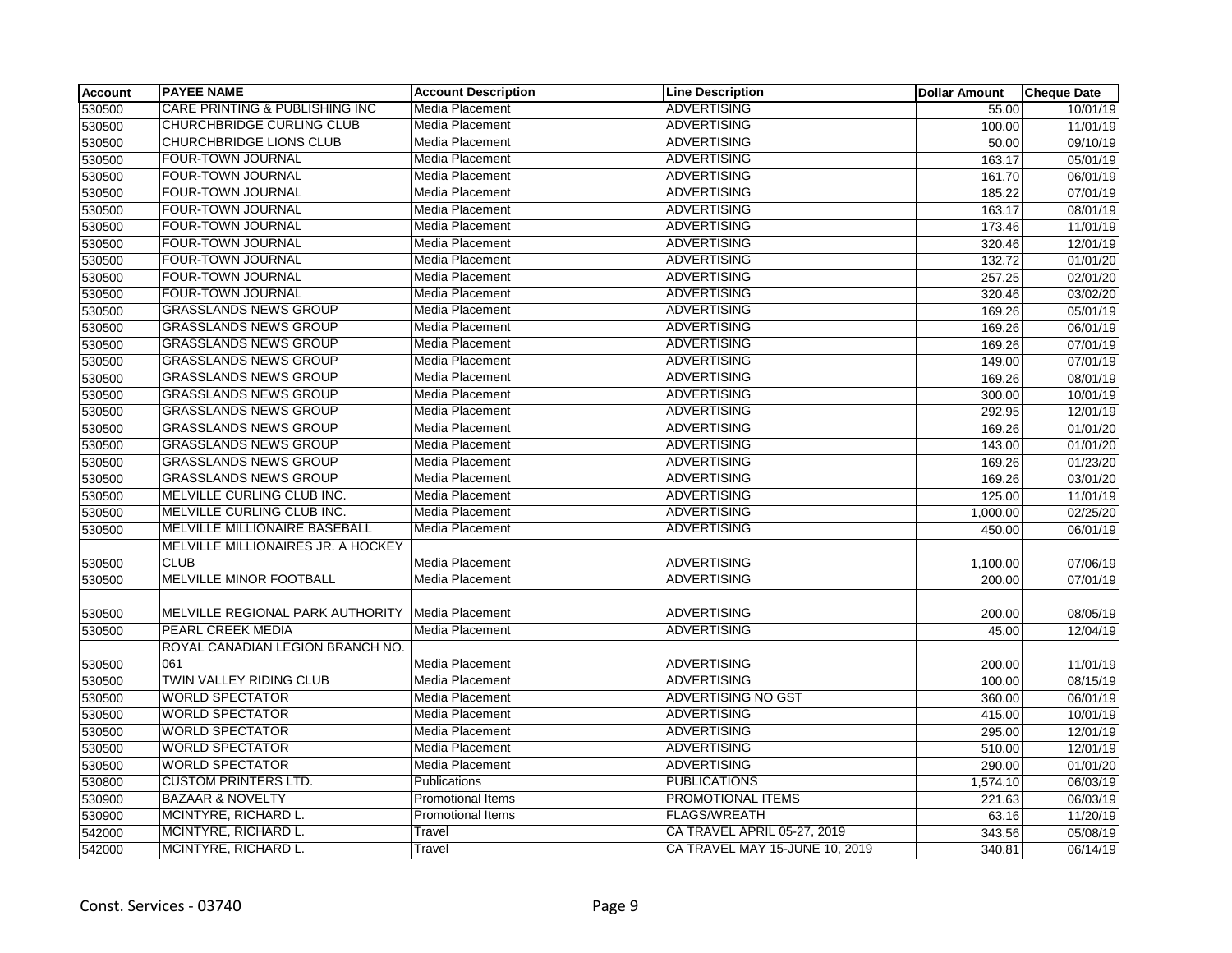| <b>Account</b> | <b>IPAYEE NAME</b>             | <b>Account Description</b>             | <b>Line Description</b>                 | Dollar Amount | <b>Cheque Date</b> |
|----------------|--------------------------------|----------------------------------------|-----------------------------------------|---------------|--------------------|
| 542000         | MCINTYRE, RICHARD L.           | Travel                                 | CA TRAVEL JUNE 11-JULY 30, 2019         | 614.81        | 08/08/19           |
|                |                                |                                        | C.A. TRAVEL OCTOBER 12-DECEMBER         |               |                    |
| 542000         | MCINTYRE, RICHARD L.           | Travel                                 | 2019                                    | 409.00        | 01/01/20           |
|                |                                | Deputy Minister/Ministry Head Business | <b>STUDENT DRINKS WARREN KAEDING</b>    |               |                    |
| 543201         | <b>CONEXUS ARTS CENTRE</b>     | Expenses - Refreshments                | MLA #20000177                           | 30.00         | 12/01/19           |
|                |                                | Deputy Minister/Ministry Head Business | <b>STUDENT DRINKS WARREN KAEDING</b>    |               |                    |
| 543201         | <b>CONEXUS ARTS CENTRE</b>     | Expenses - Refreshments                | MLA #20000177                           | 30.00         | 12/01/19           |
|                |                                | Deputy Minister/Ministry Head Business |                                         |               |                    |
| 543201         | <b>CONEXUS ARTS CENTRE</b>     | Expenses - Refreshments                | <b>STUDENT DRINKS</b>                   | 60.00         | 02/01/20           |
| 550200         | <b>FOUR-TOWN JOURNAL</b>       | Books, Mags and Ref Materials          | <b>SUBSCRIPTION</b>                     | 35.00         | 01/01/20           |
| 550200         | <b>GRASSLANDS NEWS GROUP</b>   | Books, Mags and Ref Materials          | <b>SUBSCRIPTION</b>                     | 36.00         | 12/01/19           |
| 550200         | KAEDING, WARREN                | Books, Mags and Ref Materials          | <b>REIMB: NEWSPAPER SUBSCRIPTION</b>    | 69.55         | 03/02/20           |
| 550200         | <b>WORLD SPECTATOR</b>         | Books, Mags and Ref Materials          | <b>SUBSCRIPTION</b>                     | 28.57         | 06/01/19           |
| 555000         | <b>ISTAPLES BUSINESS DEPOT</b> | Other Material and Supplies            | <b>OFFICE SUPPLIES</b>                  | 214.10        | 10/01/19           |
|                |                                |                                        |                                         |               |                    |
| 564600         | MCINTYRE, RICHARD L.           | Computer Software - Exp                | <b>ANTI-VIRUS SOFTWARE SUBSCRIPTION</b> | 139.99        | 05/08/19           |